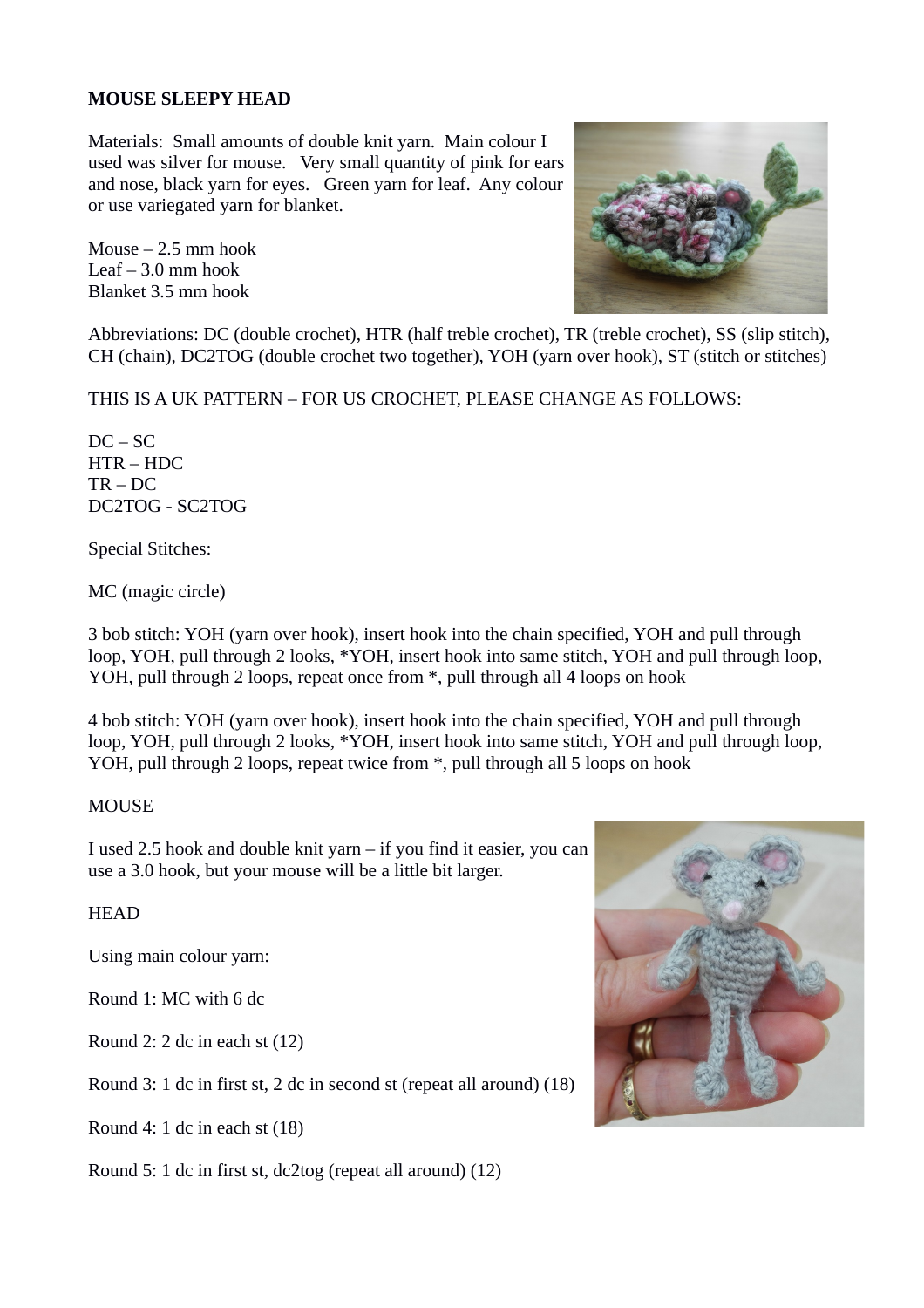Round 6: 1 dc in each st (12)

Stuff head

Round 7: dc2tog all around (6)

Round 8: dc2tog x 3

Fasten off and carefully sew in end.

Use a small piece of pink or contrasting yarn to sew on the tip of nose (I did a french knot)

Use a small piece of black yarn to sew on eyes. If you want a sleeping mouse, then don't forget to sew on sleeping eyes. I separated out one strand from some double knit yarn to get a fine piece to use.

# EARS

Round 1: Make MC with 5 dc using pink or contrasting yarn – fasten off and sew in ends

Using main colour yarn:

Round 2: Do 2 dc in every st around (10) – fasten off and leave a length of yarn. Use this to sew ears to head.

## BODY

The body is done in one piece with the arms, legs and tail included, which saves doing much sewing. It might seem a bit fiddly, but it gives a much better effect than sewing on tiny arms and legs. If you count your stitches slightly wrong, an arm, leg or tail might start to appear in the wrong place – if this happens, don't panic, just crochet them where they look right using the instructions and adjust the number of double crochet to get back to the start of the round. Use of stitch markers might help you with this. It doesn't matter if the body is a bit fatter or shorter – every mouse is unique.

Using main colour yarn:

Round 1: MC with 6 dc

Round 2: 2 dc in each of next 2 st, (arm) - chain 9, do 3 bob stitch in  $3<sup>rd</sup>$  chain from hook, ss into next 6 chain – 2 dc in each of next 3 st, (arm) - chain 9, do 3 bob stitch in  $3<sup>rd</sup>$  chain from hook, ss into next 6 chain, 2 dc in next st (12)

In the next round, you will need to ignore the arms and crochet under them. This bit can seem a bit fiddly, but don't worry too much about it – it won't matter if you get an extra stitch or two as you can easily have a slightly fatter mouse – just count your stitches at the end and go around that many on the next round and then decrease more on the following rounds. So long as the arms are balanced on either side of the body it will be fine.

Round 3: 1 dc in first st, 2 dc in second st (repeat all around) (18)

Round 4: 1 dc in each st (18)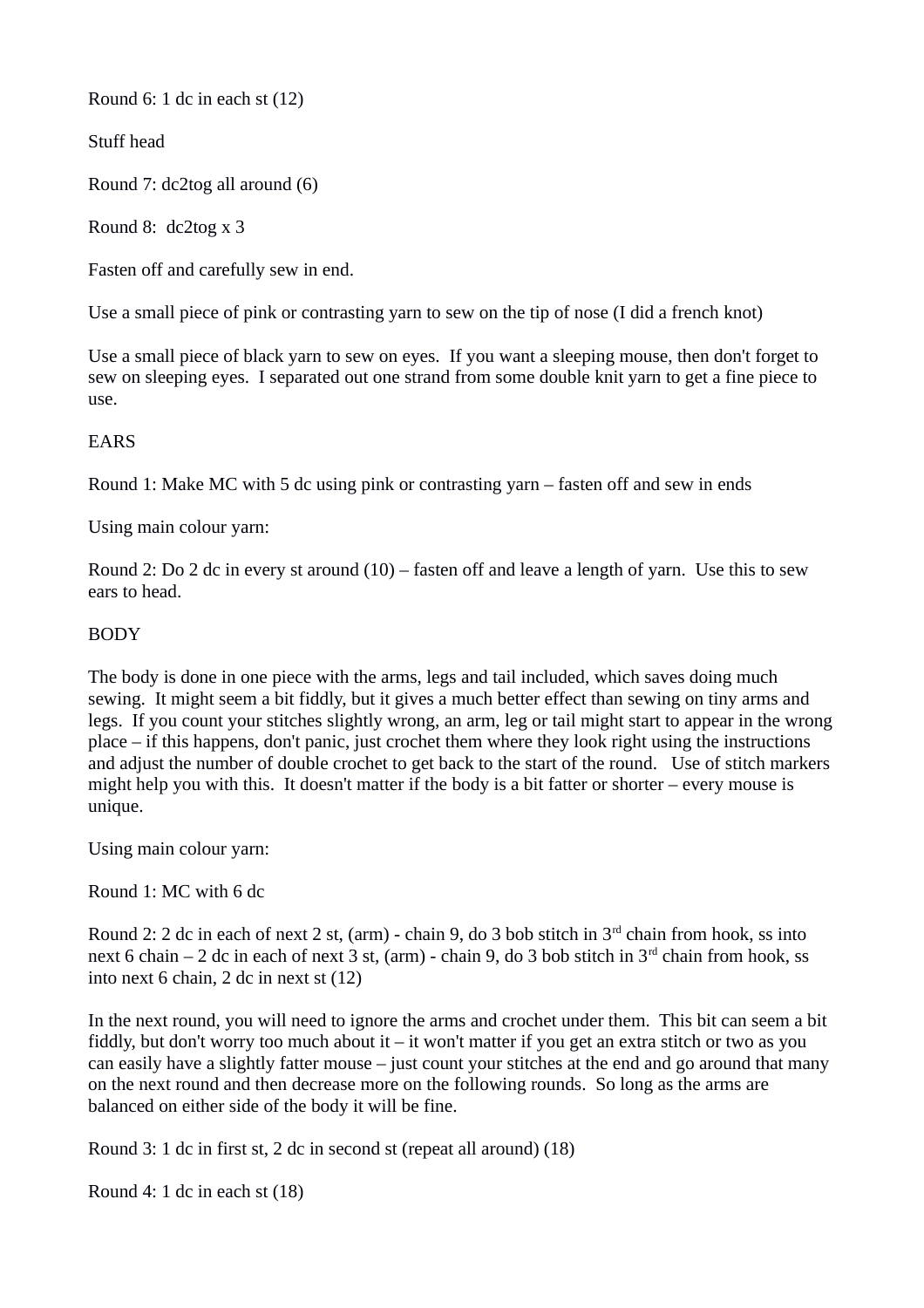Round 5: 1 dc in each st (18)

Round 6: 1 dc in first st, dc2tog (repeat all around) (12)

Round 7: 1 dc in next 7 st, (tail) ch 11, then 10 ss back up ch, dc in next 5 st (12)

Round 8: (leg) – chain 12, do 4 bob stitch in  $4<sup>th</sup>$  chain from hook, ss into next 8 chain – 1 dc in each of next 3 st (leg) – chain 12, do 4 bob stitch in  $4<sup>th</sup>$  chain from hook, ss into next 8 chain, 1 dc in each of next 9 st, going under tail as you did for arms (12)

Stuff body

You can now either fasten off and sew up bottom of body or continue to crochet as follows:

Round 9: dc2tog all around (6)

Round 10: dc2tog x 3 and fasten off

Sew head onto body.

LEAF

Using green yarn and 3.00 mm hook or 3.5 mm if you used 3.00 mm for mouse. You start off with a chain and do your first stitches down one side of the chain and then back up the other side.



Chain 9

Round 1: 1 dc in 2<sup>nd</sup> ch from hook, htr in next 6 ch, 3 dc in first ch you made, now do the other side to match, 6 htr, 1 dc, 1 dc on end

Round 2: 2 dc in next 2 st, 1 dc in next 6 st, 2 dc in next 2 st, 1 dc in next 6 st, 2 dc in next 2 st, 1 dc on end

Round 3: 2 dc in next 2 st, 1 dc in next 7 st, 2 dc in next 4 st, 1 dc in next 7 st, 2 dc in next 2 st, 1 dc in next 2 st

Round 4: 1 dc, 2 dc in next st, dc in next 10 st, 2 dc in next st, 1 dc in next 4 st, 2 dc in next st, 1 dc in next 10 st, 2 dc in next 1 st, 1 dc in next 3 st

Round 5: dc all around (36)

Round 6: htr all around

Round 7: htr all around, finishing with a dc

Do not break yarn but continue to:

Stalk and leaf: ch 14, ss in  $2<sup>nd</sup>$  ch from hook and ss back 6 ch (this will be baby leaf). Now ch 4, ss in  $2<sup>nd</sup>$  ch from hook and ss back down the stalk, past the stalk of baby leaf (you will do one ss into the end of this stalk), carry on doing ss down to the main leaf and attach back to main leaf with a dc.